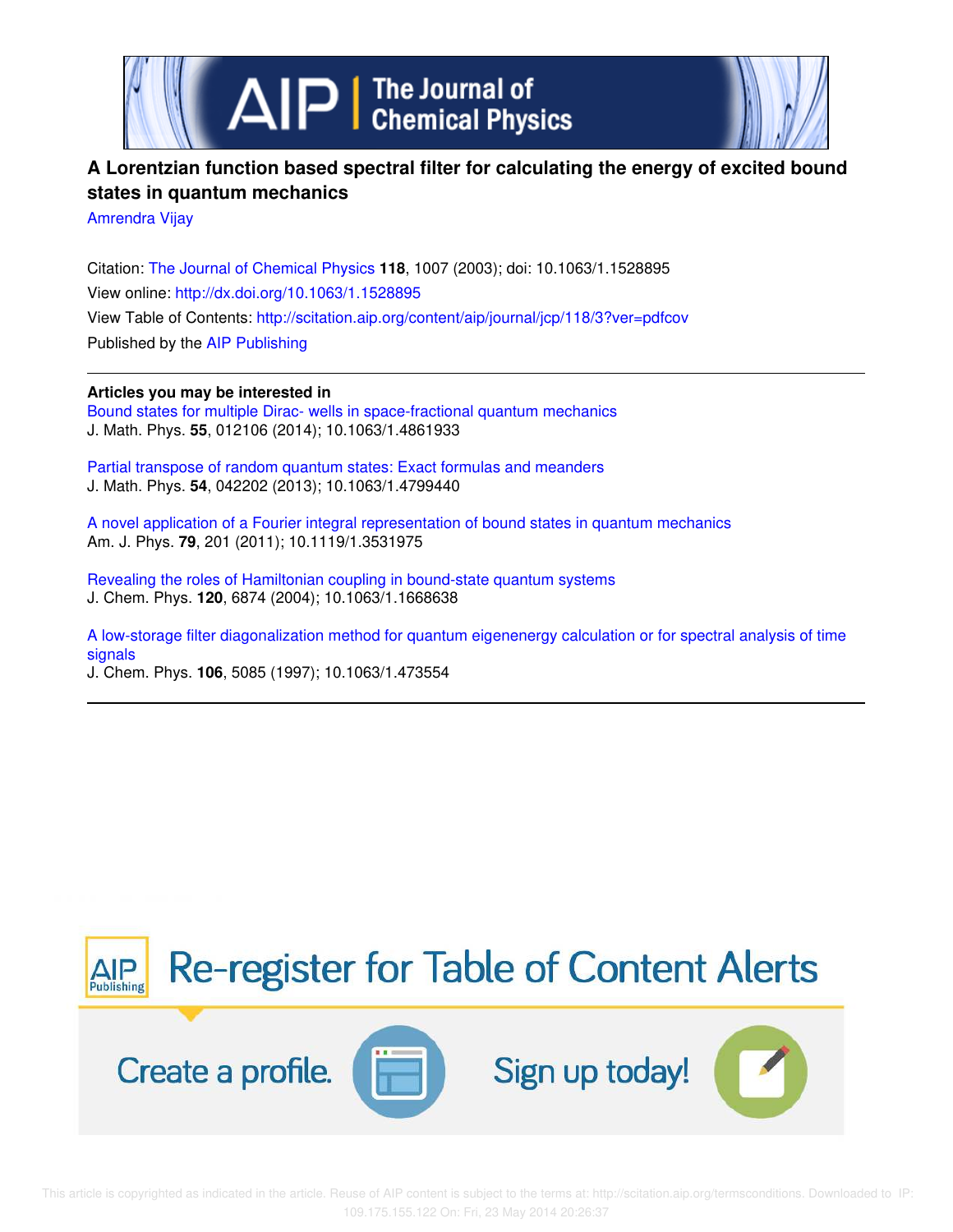### **ARTICLES**

## **A Lorentzian function based spectral filter for calculating the energy of excited bound states in quantum mechanics**

Amrendra Vijaya)

*Department of Chemistry, University of California, Santa Barbara, California 93106*

(Received 4 March 2002; accepted 23 October 2002)

In this paper, we study a Lorentzian function based spectral filter suitable for computing highly excited bound states of a quantum system. Using this filter, we have derived an expression for spectral intensities and also implemented a filter diagonalization scheme. We have used a Chebyshev polynomial based series expansion of the filter operator, and this allows us to accomplish a partial resummation of the double series analytically when computing the necessary matrix elements; this saves considerable computational effort. The exponential damping term in the Lorentzian provides a convenient control over the resolution of the computed spectrum in the spectral intensity plot. As a numerical test, we have computed eigenvalues and spectral intensities of a model Hamiltonian in an arbitrary energy window. For situations where eigenvalues are distributed nonuniformly we suggest a computational protocol, which judiciously combines the spectral intensity information with the filter diagonalization method. This protocol is efficient only with the Lorentzian filter studied here. © *2003 American Institute of Physics.*  $[$ DOI: 10.1063/1.1528895 $]$ 

### **I. INTRODUCTION**

With the advent of new laser techniques, it has increasingly become possible to explore highly excited quantum states within a selected energy window of a molecular system.<sup>1,2</sup> A quantum mechanical understanding of such systems requires an accurate knowledge of the eigenspectrum of the corresponding Hamiltonian, in particular for the energy window of experimental interests. The realization that it may be possible to extract a small window from any region of the spectrum of the Hamiltonian, using a *spectral filter*, without having to solve the complete eigenvalue problem, has attracted considerable interest in recent years. $3-41$  In this context, we have elaborated the idea of spectral filters, which originates from the basic propositions of the theory of measurement in quantum mechanics. $30,31$  In spectral filter theory, the quantity of central importance is the *spectral density operator* (SDO),  $\delta(E-\hat{H})$ , where the filter energy, *E*, is within the spectral range of the Hamiltonian,  $\hat{H}$ , of the quantum system. As  $\delta(E-\hat{H})$  is a projection onto the space of solutions of the homogeneous Schrödinger equation for scattering as well as bound states, its application on an arbitrary wave function (with appropriate boundary conditions), yields the eigenstates for the bound as well as scattering states. $8$ Using this property of the SDO, one can obtain a *filter diagonalization* (FD) realization<sup>11–37</sup> of the spectral filter, suitable for computing the bound state spectrum in an arbitrary energy window. The SDO can also be used to obtain the spectral intensity of various peaks in a selected energy window. In this paper, we are concerned with an efficient implementation of the SDO for the purpose of computing spectral intensities and obtaining a convenient filter diagonalization scheme.

Since the SDO,  $\delta(E-\hat{H})$ , conceptually refers to a limiting process, it must be suitably approximated and represented before it can be applied numerically; and this is an important issue associated with the implementation of various spectral filter algorithms. In practical applications, it is often convenient to take the filter function as a prelimit expression of the SDO and express it as a convergent series, such that it separates the action of the filter energy, *E*, from that of the Hamiltonian. The choice of a prelimit expression of the SDO and its series expansion necessarily dictates the computational aspects of the resulting algorithm, and hence there have been several suggestions on this issue in the literature.<sup>11–37</sup> In particular, Kouri *et al.*<sup>5–8</sup> used a sinc function approximation of the SDO and obtained its series expansion in terms of Legendre and Chebyshev polynomials. A more general expansion of the SDO and Green's function in terms of Jacobi polynomials, of which Legendre and Chebyshev polynomials are special cases, has also been reported.<sup>42</sup> Hermite polynomials have also been used to obtain a series representation of the SDO, expressed as a Gaussian limiting process.<sup>29</sup> As we will explain later, a Lorentzian limiting expression of the SDO expressed in terms of Chebyshev polynomials offers a better choice for a spectral filter. Chebyshev polynomials are known to provide an uniformly convergent approximating scheme, and in the context of filter diagonalization they are very convenient for algebraic manipulations, leading to a compact set of equations.

The filter diagonalization method is conceptually well established and several important implementation schemes have been suggested in the literature,  $11-37$  differing mostly in the choice of the filter function,  $\delta(E-\hat{H})$ . Most earlier stud-

 This article is copyrighted as indicated in the article. Reuse of AIP content is subject to the terms at: http://scitation.aip.org/termsconditions. Downloaded to IP: 109.175.155.122 On: Fri, 23 May 2014 20:26:37

a)Present address: Department of Chemistry, University of Houston, Houston, TX 77204-5003; electronic mail: avijay@uh.edu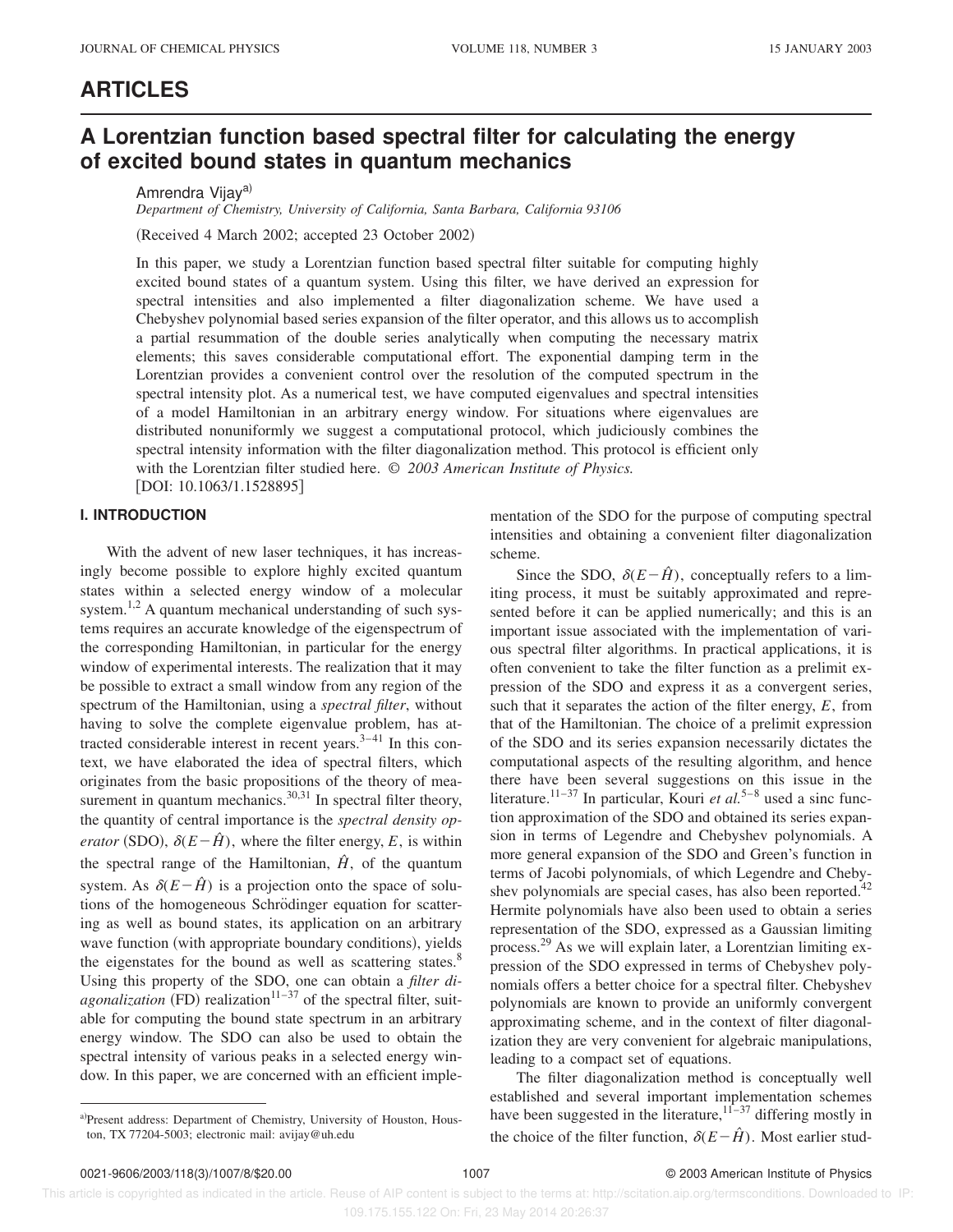ies have used either a sinc function or a prelimit Gaussian for the filter function, expressed in terms of the Chebyshev polynomials, $1^{1-32}$  though some elaborate choices of the filter function have also been reported.<sup>11,35</sup> Specifically, the formulation of Neuhauser *et al.*<sup>14</sup> involved a prelimit Gaussian integral representation of the SDO, in conjunction with a Chebyshev polynomial expansion for the quantum time propagator.<sup>43</sup> We note that the use of a Gaussian integral representation, in conjunction with Chebyshev polynomials, does not allow certain time integrals to be done analytically and so the final expression for the SDO (and hence the relevant matrix elements, needed for diagonalization) is numerically inconvenient.<sup>14</sup> An efficient implementation of the FD method was later accomplished by Mandelshtam and Taylor, $18,19$  who used a sinc function approximation of the spectral filter, expressed in terms of Chebyshev polynomials.5–8 The use of the sinc function filter also appeared in other publications of FD method.<sup>25-28,30-32</sup> However, it is known that the oscillations in the sinc function are damped only slowly, and this damages its numerical efficacy for filter applications, particularly for computing spectral intensities. $30-32$ 

There is a crucial difference in the way the matrix elements have been computed in the Gaussian function based  $FD<sup>14,29</sup>$  as compared to the sinc function based FD, even though both used a Chebyshev polynomial exapnsion of the quantum time propagator. To simplify the expression for the matrix elements, the former studies have effectively used an identity,  $\delta(E_m-\hat{H})\delta(E_n-\hat{H})=\delta(E_m-E_n)\delta(E_m-\hat{H})$ , which is true in the exact limit of the delta function. This factorization, however, involves some error since a practical application uses only a finite number of terms in the series expansion of the filter function. On the other hand, the sinc function based FD methods<sup>18,19,30</sup> have used a direct multiplication of two truncated series, corresponding to  $\delta(E_m)$  $-\hat{H}$ ) $\delta(E_n-\hat{H})$ , to simplify the expression for the matrix elements. In fact, a partial resummation of the double series could then be accomplished due to a special property of Chebyshev polynomials, not shared by other classical orthogonal polynomials. In the present study, we have followed the latter algebraic procedure.

In this paper, we propose the Lorentzian function as a filter. This choice overcomes all the limitations associated with the Gaussian and sinc function representations. We also show that this choice allows a compact and numerically convenient expression of the relevant matrix elements for the purpose of FD applications. The paper is organized as follows. In Sec. II, we discuss the idea and use of spectral filter and obtain a Chebyshev polynomial based series expansion of the Lorentzian filter operator. In Sec. III, we obtain a compact expression of relevant matrix elements for FD applications. We give the expression for the spectral intensity in Sec. IV. In Sec. V, we present numerical tests on a model Hamiltonian. Section VI contains a brief conclusion.

#### **II. SPECTRAL FILTERS**

Spectral filter methods use as a starting point

$$
|\chi_{\epsilon,\zeta}\rangle = f(\epsilon - \hat{H};\zeta)|\psi\rangle = \sum_{\alpha} |\alpha\rangle f(\epsilon - E_{\alpha};\zeta)\langle\alpha|\psi\rangle, (1)
$$

where  $|\chi_{\epsilon,\zeta}\rangle$  is the filtered state. Here  $\hat{H}$  is the Hamiltonian of the system, the  $|\alpha\rangle$  are the eigenstates of  $\hat{H}$  with eigenvalues  $E_\alpha$ ,  $|\psi\rangle$  is an arbitrary state with nonzero  $\langle \alpha | \psi \rangle$ ,  $\epsilon$  is an arbitrary energy but within the range of  $\hat{H}$ , and  $f(X;\zeta)$  is a function that peaks at zero and has a width,  $\zeta$ . We call  $f(X;\zeta)$  a filter and examine here various possibilities for it, such as a Lorentzian, a Gaussian, and a sinc function, where  $\operatorname{sinc}(x) = \sin(x)/x$ .

As one can see from Eq. (1), the filtered state  $|\chi_{\epsilon,\zeta}\rangle$  is a linear combination of energy eigenstates. The value of  $\epsilon$  and  $\zeta$  determine which eigenstates are included in this combination. A proper choice of these quantities ( $\zeta$  small and  $\epsilon$  close to  $E_{\alpha}$ ) can turn  $|\chi_{\epsilon,\zeta}\rangle$  into an eigenstate  $|\alpha\rangle$ . If  $\zeta$  is large, then  $|\chi_{\epsilon,\zeta}\rangle$  is a linear combination of many eigenstates whose energies are in the vicinity of  $\epsilon$ . It is thus clear that the filter,  $f(X;\zeta)$ , is a prelimit form of the spectral density operator,  $\delta(E-\hat{H})$ .

Equation (1) can be used in two ways. One is to take  $\zeta$ smaller than the gap between the energy eigenvalues and vary  $\epsilon$  through a preselected energy range,  $[E_{\min}, E_{\max}]$ . When  $\epsilon$  equals an eigenvalue,  $|\chi_{\epsilon,\zeta}\rangle$  will peak and become equal to the corresponding energy eigenstate. Alternatively, one can calculate  $|\chi_{\epsilon,\zeta}\rangle$  at each of a set of  $\epsilon$ 's ( $E_{\text{min}}$ )  $\leq \epsilon_1, \epsilon_2, \ldots, \epsilon_L \leq E_{\text{max}}$  and use these as an incomplete basis to diagonalize the Hamiltonian.<sup>11–37</sup> The eigenvalues obtained this way will lie in the range  $[E_{\text{min}}, E_{\text{max}}]$ . The latter procedure, known as filter diagonalization,  $11-14$  is very attractive since the size of the filtered basis, *L*, is generally much smaller than the size of the full Hamiltonian matrix. An efficient implementation of either idea requires a bit of care and this is the subject of this paper. We survey briefly various pitfalls and present the strategy we recommend for avoiding them.

Since we plan to calculate  $|\chi_{\epsilon,\zeta}\rangle$  for many values of  $\epsilon$  in an energy window, it is important to have a recipe in which the calculation of a new value of  $\epsilon$  is performed efficiently. We can achieve this in two steps. First, we represent  $f(\epsilon)$  $-\hat{H}$ ; $\zeta$ ) as an integral transform over time:

$$
f(\epsilon - \hat{H}; \zeta) = \int_{-\infty}^{\infty} dt \tilde{f}(|t|; \zeta) e^{i\epsilon t} e^{-i\hat{H}t}.
$$
 (2)

This demands  $\epsilon$  and  $\hat{H}$  to be time independent, which is always satisfied for the conservative system. Thus we can represent  $e^{-i\hat{H}t}$  by an expansion of the form<sup>44</sup>

$$
e^{-i\hat{H}t} = \sum_{k=0}^{N} g_k(t) P_k(\hat{H}).
$$
\n(3)

Here,  $P_k(\hat{H})$  is an orthogonal polynomial of order *k*. For Hermitian  $\hat{H}$ , four such expansions have been used so far in quantum mechanics, in which  $P_k$  is a Chebyshev,<sup>43</sup> or a Legendre,  $6,45$  or a Gegenbauer,  $42$  or a Hermite polynomial.<sup>29</sup>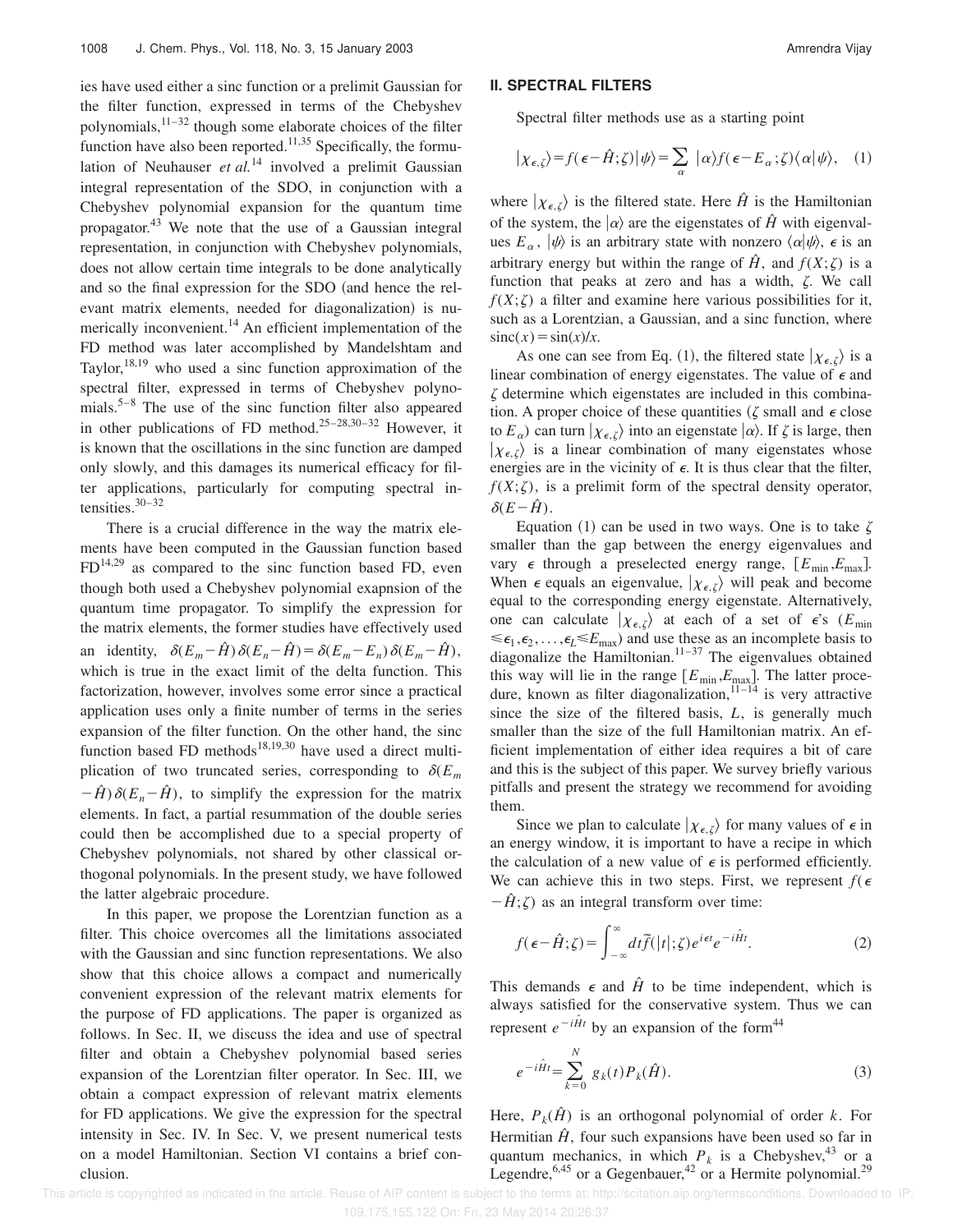The function  $g_k(t)$  depends on which polynomial is used, but in the first three cases, is proportional to a Bessel function.5–8,42,43,45 This expansion is exact when *N* goes to infinity. We note that the argument of  $g_k$  and  $P_k$  should be dimensionless and hence  $\hat{H}$  and  $t$  should be properly scaled. As Chebyshev, Legendre, and Gegenbauer polynomials are defined for the values of their argument in the range  $[-1,1]$ , one must scale the Hamiltonian such that  $\hat{H} = \Delta \lambda \hat{H}_{sc} + \overline{\lambda}$ , where  $\Delta\lambda = (H_{\text{max}} - H_{\text{min}})/2$  and  $\bar{\lambda} = (H_{\text{max}} + H_{\text{min}})/2$ . The eigenvalues of  $\hat{H}$  in the range  $[H_{\min}, H_{\max}]$  become eigenvalues of  $\hat{H}_{sc}$  in the range  $[-1,1]$ . Also,  $\Delta\lambda$  and  $\overline{\lambda}$  have dimensions of energy, which renders  $\hat{H}_{\rm sc}$  dimensionless.

Using Eqs.  $(2)$  and  $(3)$  in Eq.  $(1)$  gives

$$
|\chi_{\epsilon,\zeta}\rangle = f(\epsilon - \hat{H};\zeta)|\psi\rangle = \sum_{k=0}^{N} I(\epsilon,\zeta,k)P_k(\hat{H})|\psi\rangle \tag{4}
$$

with

$$
I(\epsilon, \zeta, k) = \int_{-\infty}^{\infty} dt \, \widetilde{f}(|t|; \zeta) e^{i\epsilon t} g_k(t).
$$
 (5)

The sum in Eq.  $(4)$  may in practice have thousands of terms. For this reason it is important to perform the integral,  $I(\epsilon, \zeta, k)$ , analytically. This limits the choice of the filter operator,  $f(\epsilon-\hat{H};\zeta)$ , and the orthogonal polynomial [Eq. (3)]. We use the one in which  $P_k$  is a Chebyshev polynomial,  $T_k$ . The reasons for this choice will become clear later. There can be many forms of the filter operator,  $f(\epsilon-\hat{H};\zeta)$ , suitable for the purpose; however, with the choice of Chebyshev polynomials, we find that Eq.  $(5)$  can be evaluated analytically if  $f(\epsilon-\hat{H};\zeta)$  is a Lorentzian or a sinc function,<sup>5–8,42</sup> but not for a Gaussian.<sup>14</sup> The Fourier transform of a sinc function is a step function, and this is known to be a bad filter due to the ''Gibbs phenomenon.'' <sup>46</sup> For this reason, we use a Lorentzian.

The most important feature of Eq.  $(4)$  is that if we change  $\epsilon$  and  $\zeta$  we need not recompute  $P_k(\hat{H})$ , which is the most time-consuming part of the calculation. This is achieved because in Eq.  $(3)$ , the functional dependence on  $t$ is separated from the dependence on *Hˆ* .

With Chebyshev polynomials,  $T_k$ , for  $P_k$ , the function  $g_k$  in Eq. (3) is the Bessel function,  $J_k(t\Delta\lambda)$ .<sup>43</sup> The Lorentzian choice for the filter operator makes  $\tilde{f}(t;\zeta) = \exp(-\zeta t)$ . The integral in Eq.  $(5)$  can then be done analytically<sup>5,42</sup> and we can express Eq.  $(4)$  as follows:

$$
|\chi_{\epsilon,\zeta}\rangle = f(\epsilon - \hat{H};\zeta)|\psi\rangle
$$
  
= 
$$
\left(\frac{1}{\pi\Delta\lambda}\right)\sum_{k=0}^{N} (2 - \delta_{k0})\text{Re}[D(\epsilon)Z^{k}(\epsilon)]T_{k}(\hat{H}_{sc})|\psi\rangle,
$$
  
(6)

where  $D(\epsilon)^{-1} = [1 - (\epsilon_{\rm sc} + i\zeta_{\rm sc})^2]^{1/2}$ ,  $Z(\epsilon) = [(\epsilon_{\rm sc} + i\zeta_{\rm sc})$  $-iD(\epsilon)^{-1}$ ,  $\zeta_{sc} = \zeta/\Delta\lambda$ , and  $\epsilon_{sc} = (\epsilon - \overline{\lambda})/\Delta\lambda$ . Equation (6) is the final expression for the filtered state, which can be used either to obtain eigenstates and spectral intensities or as a basis to diagonalize the Hamiltonian in a selected energy window. We note that if we do not take the real part, Eq.  $(6)$  is the expansion of the causal Green's function,  $(E-\hat{H})$  $+i\zeta$ <sup>-1</sup>, in terms of Chebyshev polynomials, known through the work of Kouri.<sup>5</sup> We have recently given a more general derivation of the Green's function, based on the ultraspherical polynomials, of which Eq.  $(6)$  is a special case.<sup>42</sup>

A comment concerning the convergence of the series in Eq.  $(6)$  is in order here. This series is composed of terms that oscillate faster with higher *k*, superimposed upon a *k*-dependent exponential damping factor. It is easy to verify the damping factor to be  $exp(-ky)$ , where *y* is a positive number determined from the relation,  $2 \cosh^2 y = (1 + \epsilon_{sc}^2)$  $+\zeta_{\rm sc}^2$  + [(1+ $\epsilon_{\rm sc}^2$  +  $\zeta_{\rm sc}^2$ )<sup>2</sup> – 4 $\epsilon_{\rm sc}^2$ ]<sup>1/2</sup>. The convergence is guaranteed here due to two factors:  $(1)$  summation of fast oscillating terms, and  $(2)$  the exponential damping. On the other hand, if we take the width of the Lorentzian,  $\zeta$ , to be zero, *y* becomes zero and the damping term drops out. Then Eq.  $(6)$ will be transformed to the one obtained using a sinc function based spectral density operator,<sup>5–8,42</sup> and the convergence will depend entirely on the cancellation due to the summation of fast oscillating terms. We do not recommend taking this limit, as this would defeat the whole purpose of damping. We will later examine the role of this exponential damping in the computations of eigenvalues by FD and the spectral intensities.

#### **III. FILTER DIAGONALIZATION**

A FD method involves diagonalizing the Hamiltonian, expressed in the basis of filtered states,  $|\chi_{\epsilon,\zeta}\rangle$ ,  $\epsilon$  $=\epsilon_1, \epsilon_2, \ldots, \epsilon_L$ , in a given energy window.<sup>11–37</sup> We will later comment on the location and the length of the energy set,  $\{\epsilon_m, m=1, L\}$  at which the filtering process should be carried out. At present, it may be considered as arbitrary. Since the filtered basis will not form an orthogonal set, we set up a generalized eigenvalue equation,<sup>14</sup>  $HB = SBE$ , where the vector *B* is defined through  $|\alpha\rangle$  $=\sum_{m=1}^{L} B_{\alpha,m} | \chi_{\epsilon_m,\zeta} \rangle$ . *H* and *S* are the Hamiltonian and overlap matrices, respectively. In the basis of filtered states, a generic matrix element can be expressed as follows:

$$
A_{m,n}^{(p)} = \langle \psi | f(\epsilon_m - \hat{H}; \zeta) \hat{H}^p f(\epsilon_n - \hat{H}; \zeta) | \psi \rangle \tag{7}
$$

or equivalently,

$$
A_{m,n}^{(p)} = \langle \chi_{\epsilon_m, \zeta} | \hat{H}^p | \chi_{\epsilon_n, \zeta} \rangle, \tag{8}
$$

where  $p=0$  gives the overlap matrix *S*, and  $p=1$  gives the Hamiltonian,  $\hat{H}$ . As we explain in the following, although Eqs.  $(7)$  and  $(8)$  are formally equivalent they provide two alternate ways of deriving the final expression for the matrix elements. In the first approach, we can use the identity  $f(\epsilon_m - \hat{H}; \zeta) f(\epsilon_n - \hat{H}; \zeta) = f(\epsilon_m - \epsilon_n; \zeta) f(\epsilon_m - \hat{H}; \zeta)$  to factorize the product of two filter operators in Eq.  $(7)$  and formally obtain

$$
A_{m,n}^{(p)} = f(\epsilon_m - \epsilon_n; \zeta) \langle \psi | f(\epsilon_m - \hat{H}; \zeta) \hat{H}^p | \psi \rangle. \tag{9}
$$

We may then use Eq.  $(6)$  for the filter operator to finally obtain a single series for the matrix elements. This line of derivation has been implicit in some of the earlier studies.<sup>14,29</sup> As we pointed out in Sec. I, this factorization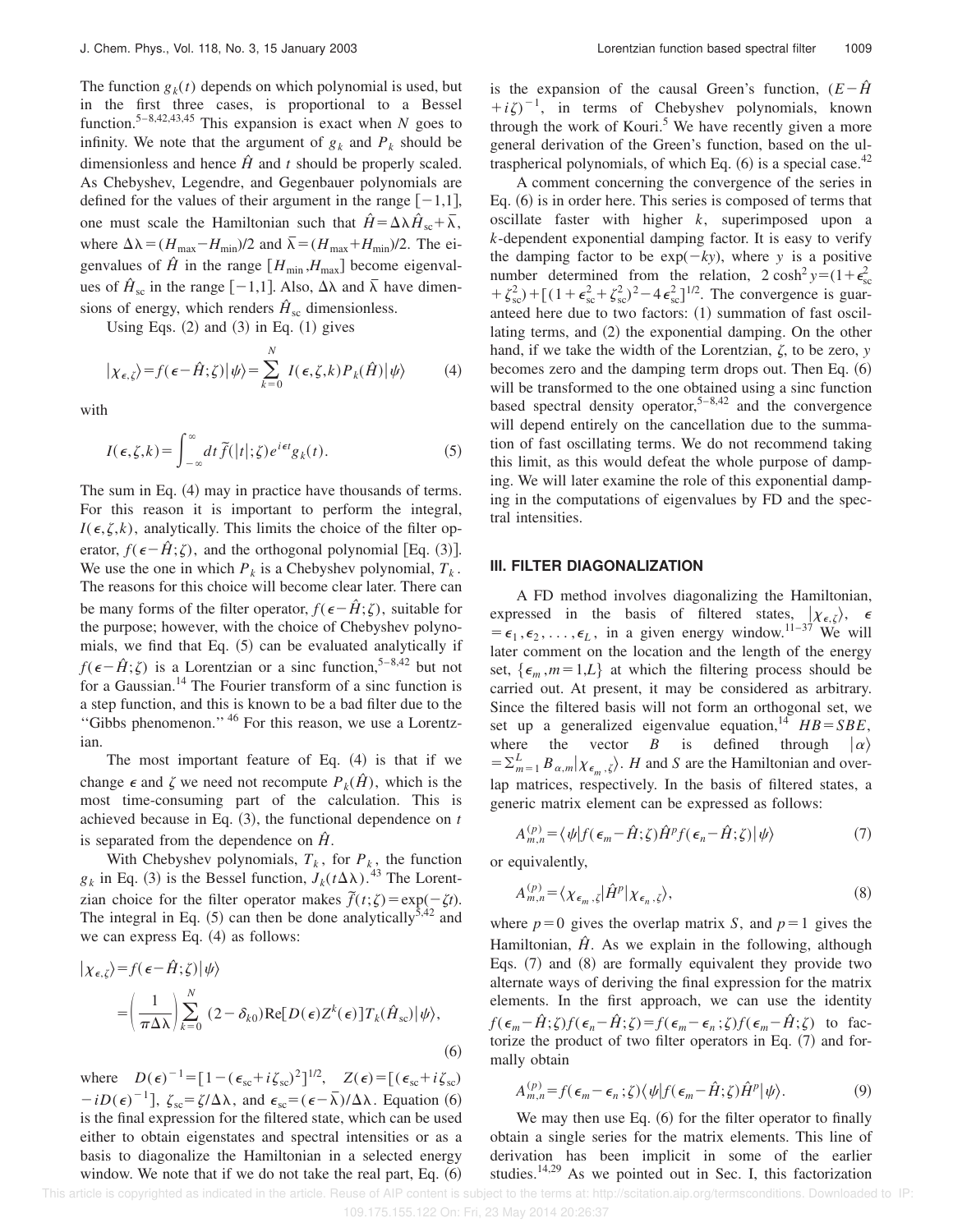holds only for an ''exact'' delta function. This assertion can easily be verified by using an integral representation, Eq.  $(2)$ of the Gaussian, sinc, or Lorentzian function. However, if one uses a series representation for the filter operator as given in Eq.  $(6)$ , the above-mentioned factorization demands that  $N \rightarrow \infty$ , which is never realized in practice. For an arbitrarily truncated series approximation of the filter operator, as in Eq.  $(6)$ , the above-mentioned factorization is not valid and represents a further unnecessary approximation. We have therefore avoided the use of this identity in the present work. Instead, we substitute a truncated series expansion (finite  $N$ ) of the filtered state, Eq.  $(6)$ , directly into Eq.  $(8)$  and obtain a double series for the generic matrix element, as follows:<sup>47</sup>

$$
A_{m,n}^{(p)} = \frac{4}{(\pi \Delta \lambda)^2} \sum_{k=0}^{N} \sum_{k'=0}^{N} \left( 1 - \frac{\delta_{k0}}{2} \right) \left( 1 - \frac{\delta_{k'0}}{2} \right)
$$

$$
\times \text{Re}(D_m Z_m^k) \text{Re}(D_n Z_n^{k'}) \langle \psi | T_{k'}(\hat{H}_{sc}) \hat{H}^p T_k(\hat{H}_{sc}) | \psi \rangle \tag{10}
$$

$$
= \frac{1}{(\pi \Delta \lambda)^2} \sum_{k=0}^{N} \sum_{k'=0}^{N} \left( 1 - \frac{\delta_{k0}}{2} \right) \left( 1 - \frac{\delta_{k'0}}{2} \right)
$$
  
×2 Re $(D_m Z_m^k)$ Re $(D_n Z_n^{k'})$  $(c_{k+k'}^{(p)} + c_{|k-k'}^{(p)})$  (11)

$$
= \frac{1}{(\pi \Delta \lambda)^2} \operatorname{Re} \sum_{k=0}^{N} \sum_{k'=0}^{N} \left( 1 - \frac{\delta_{k0}}{2} \right) \left( 1 - \frac{\delta_{k'0}}{2} \right)
$$
  
 
$$
\times (D_m D_n Z_m^k Z_n^{k'} + D_m D_n^* Z_m^k Z_n^{*k'}) (c_{k+k'}^{(p)} + c_{|k-k'|}^{(p)}),
$$
  
(12)

where  $c_k^{(0)} = \langle \psi | T_k(\hat{H}_{sc}) | \psi \rangle$  and  $c_k^{(p)} = (c_{k+p}^{(0)} + c_{|k-p|}^{(0)})/2$ . To pass from Eq.  $(10)$  to  $(11)$ , we have used a known identity of the product of Chebyshev polynomials,  $2T_k(x)T_{k'}(x)$  $=T_{k+k}(x)+T_{|k-k'|}(x)$ . As we explain in the following, this identity allows a partial resummation of the double series in Eq.  $(11)$ , which turns into a single series. In this way we recover the computational advantage associated with the use of the factorization of the product of two filter functions as described previously. This line of derivation has been followed in some of the earlier studies.<sup>18,30</sup> No other orthogonal polynomial satisfies the above-mentioned property and this is one reason why we prefer Chebyshev polynomials. Moreover, Chebyshev polynomials are known to provide a uniform approximation scheme for the quantum time propagator.<sup>43</sup> To pass from Eq.  $(11)$  to  $(12)$ , we have used the identity,  $2 \text{Re}(X) \text{Re}(Y) = \text{Re}(XY) + \text{Re}(XY^*)$ , noting  $c_k^{(p)}$  to be real-valued.

We now discuss the resummation procedure used in the present study. We use a "Cauchy-type" expansion<sup>48</sup> of the double series, in which we collect all the terms for which  $|k+k'|$  and  $|k-k'|$  have the same values in Eq. (12) and then perform the summation of the resulting geometric series analytically.<sup>18,30</sup> This is possible because the series in Eq.  $(6)$ is absolutely convergent and it is presumed that the filtering process at a particular energy is complete after summing to  *terms in Eq.*  $(6)$ *. The essential result is* 

$$
\sum_{k=0}^{N} \sum_{k'=0}^{N} \left( 1 - \frac{\delta_{k0}}{2} \right) \left( 1 - \frac{\delta_{k'0}}{2} \right) Z_m^k Z_n^{k'} (c_{k+k'}^{(p)} + c_{|k-k'|}^{(p)})
$$
\n
$$
= \sum_{k=0}^{N} (1 - \delta_{k0}) c_{k+N}^{(p)} \left[ \frac{Z_m^{N+1} Z_n^k - Z_m^k Z_n^{N+1}}{Z_m - Z_n} \right] + \left( 1 - \frac{\delta_{k0}}{2} \right)
$$
\n
$$
\times c_k^{(p)} \left[ \left( \frac{Z_m^{k+1} - Z_n^{k+1}}{Z_m - Z_n} \right) + \frac{Z_m Z_n}{1 - Z_m Z_n} (Z_m^k + Z_n^k) \right]
$$
\n
$$
\times \left[ 1 - (Z_m Z_n)^{N-k} \right] \left( Z_m \neq Z_n \right)
$$
\n
$$
= \sum_{k=0}^{N} \left( 1 - \frac{\delta_{k0}}{2} \right) \frac{c_k^{(p)}}{1 - Z_m^2} \left[ (k+1) Z_m^k - (k-1) Z_m^{k+2} \right]
$$
\n
$$
-2 Z_m^{2N-k+2} \right] + (1 - \delta_{k0}) (N - k + 1) c_{k+N}^{(p)} Z_m^{k+N}
$$
\n
$$
(Z_m = Z_n). \tag{13}
$$

Equation  $(13)$  is the main result of the paper. It can be used to compute the matrix elements of the Hamiltonian, for an arbitrary energy window.

We can also make an independent error estimate of the computed eigenvalues as

$$
(\Delta E_{\alpha})^2 = |\langle \alpha | (\hat{H} - E_{\alpha})^2 | \alpha \rangle|
$$
  
= |(B^t A^{(2)} B)\_{mm} - \epsilon\_m^2 (B^t S B)\_{mm}|. (14)

We note that Eq.  $(14)$  gives an upper bound to the error estimate. For a better error estimate, one may also use different variational principles, as suggested by Beck and Meyer,<sup>35</sup> and the extension of the present formulation would be straightforward.

We now comment on the numerical implementation of the present FD equations. The first step is to compute the scalar coefficients,  $c_k^{(0)} = \langle \psi | T_k(\hat{H}_{sc}) | \psi \rangle$ , using a three-term recurrence relation of the Chebyshev polynomials,  $T_m(\hat{H}_{sc})$  $=2\hat{H}_{\rm sc}T_{m-1}(\hat{H}_{\rm sc})-T_{m-2}(\hat{H}_{\rm sc})$ , acting on  $|\psi\rangle$ . The initial  $|\psi\rangle$ is chosen randomly. Computing  $c_k^{(0)}$ 's is the most expensive step. However, *N* Chebyshev recursions are sufficient to generate  $2N c_k^{(0)}$ 's as noted by Neuhauser.<sup>14</sup> In fact, using properties of Chebyshev polynomials it is straightforward to show that  $c_{2m-1}^{(0)} = 2 \langle \phi_{m-1} | \phi_m \rangle - c_1^{(0)}$  and  $c_{2m}^{(0)} = 2 \langle \phi_m | \phi_m \rangle$  $-c_0^{(0)}$ , where  $|\phi_m\rangle = T_m(\hat{H}_{sc})|\psi\rangle$ . In the next step, we use these  $c_k^{(0)}$ 's to compute the overlap and Hamiltonian matrices  $[Eqs. (12)$  and  $(13)]$  for a preselected energy window and solve the general eigenvalue problem by the method of singular value decomposition.<sup>14,49</sup> The same  $c_k^{(0)}$ 's can also be used to obtain an error estimate of the computed eigenvalues [Eq.  $(14)$ ]. One may use overlapping energy windows for efficient computation of a broad range of eigenvalues, as suggested by Neuhauser. $^{14}$ 

How does the present FD method compare with earlier ones? We first note that the computation of  $c_k^{(0)}$ s, which is the most expensive step, is a step commonly shared by all Chebyshev polynomial based FD methods in the literature,  $14,18,25,30$  and so the most important issue here is how many terms,  $N$  in Eqs.  $(6)$  and  $(13)$ , are required to obtain converged eigenvalues in a given energy window. We will analyze this and other related issues in Sec. V. The present FD method closely resembles the sinc function based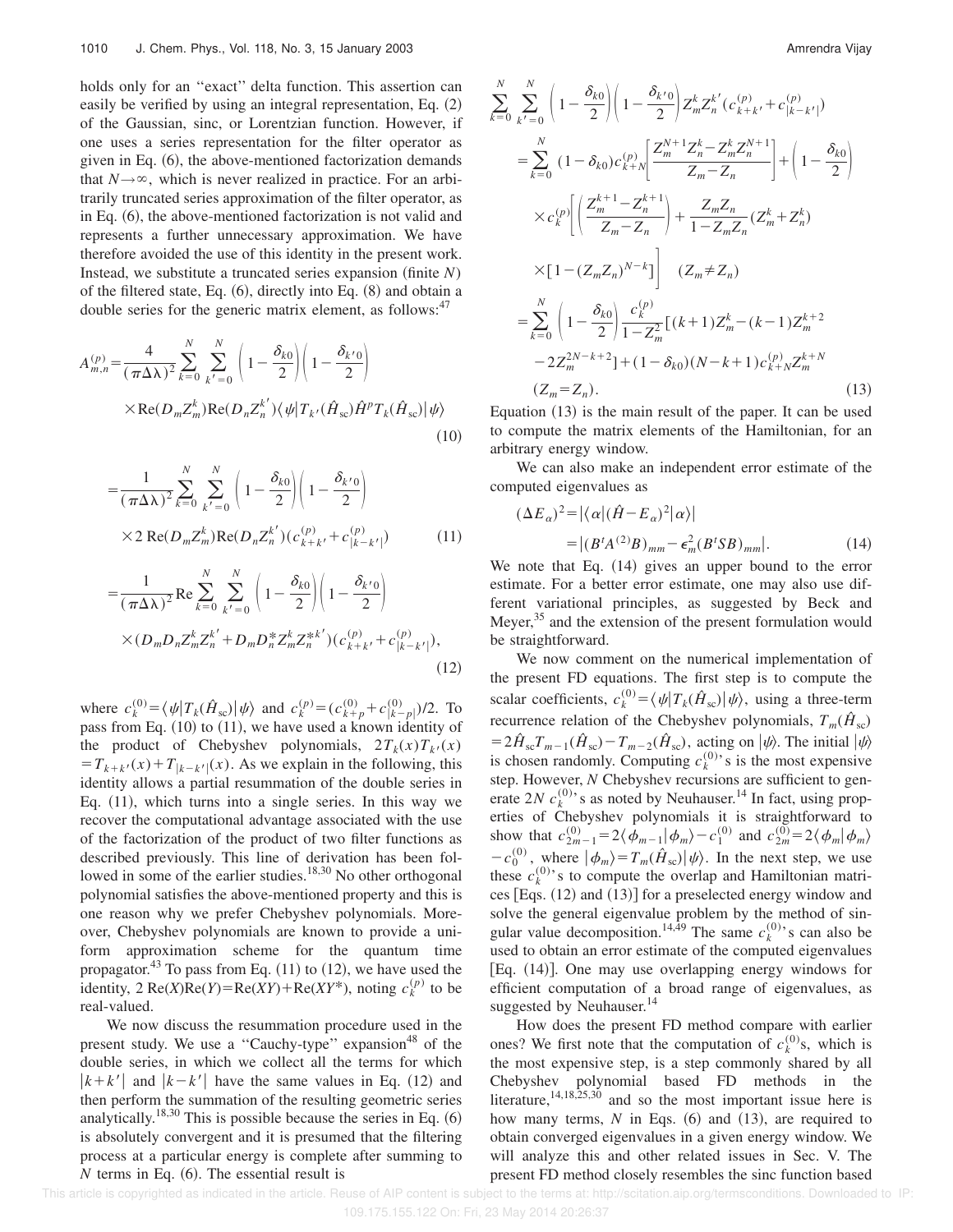TABLE I. A comparison of the present FD method and exact eigenvalues for the energy window, 0.5001– 0.5021, of the model Hamiltonian. The value of  $\zeta$  is  $2 \times 10^{-4}$ .

| $(6000/18)^a$ |          | $(6000/20)^a$ |          | $(6500/20)^a$ |         | (7000/20) <sup>a</sup> |         | Exact     |
|---------------|----------|---------------|----------|---------------|---------|------------------------|---------|-----------|
| 0.500 160     | (2.384)  | 0.500 157     | (2.649)  | 0.500 158     | (0.877) | 0.500 161              | (0.305) | 0.500 162 |
| 0.500 416     | (4.872)  | 0.500 400     | (5.223)  | 0.500 400     | (1.901) | 0.500 407              | (0.232) | 0.500 409 |
| 0.500 665     | (0.912)  | 0.500 664     | (1.442)  | 0.500 663     | (0.609) | 0.500 664              | (0.221) | 0.500 664 |
| 0.501 143     | (14.311) | 0.501 019     | (18.042) | 0.500 868     | (5.140) | 0.500 914              | (0.809) | 0.500 925 |
| 0.501 221     | (10.929) | 0.501 199     | (4.016)  | 0.501 194     | (0.388) | 0.501 194              | (0.246) | 0.501 194 |
| 0.501 470     | (0.787)  | 0.501 470     | (0.602)  | 0.501 470     | (0.130) | 0.501 470              | (0.088) | 0.501 470 |
| 0.501 755     | (1.213)  | 0.501 754     | (1.244)  | 0.501 753     | (0.262) | 0.501 753              | (0.248) | 0.501 753 |
| 0.502 044     | (1.041)  | 0.502 044     | (1.044)  | 0.502 043     | (0.326) | 0.502 041              | (1.403) | 0.502 043 |

a (*N*/*L*) refers to the number of Chebyshev recursions and the number of filtered states. *N* Chebyshev recursions are sufficient to generate 2*N* terms, and 2*N*  $c_k^{(p)}$ 's were finally used in Eq. (13). The error estimate,  $(\Delta E_\alpha)^2$  $\times 10^3$  [Eq. (14)], is given in parentheses.

FD method discussed in earlier studies.<sup>18,19,30-32</sup> However, the expression for the matrix elements here  $[Eqs. (12)$  and  $(13)$  differs from the one obtained by the sinc function based methods. Presumably, this may have a different convergence behavior for eigenvalues. We will analyze this further in Sec. V. In any case, the numerical effort necessary to compute the matrix elements by the present method, and also the storage requirement, is similar to that of the sinc function based method.

#### **IV. SPECTRAL INTENSITY**

The spectral intensity gives the contribution of an individual eigenstate,  $|\alpha\rangle$ , to the initial wave packet,  $|\psi\rangle$ , and it is defined as  $|A(E_\alpha)|^2 = |\langle \psi | \alpha \rangle|^2$ . In principle, one could compute the spectral intensities in a given energy window by using the coefficients,  $c_k^{(0)}$  and the eigenvectors obtained by filter diagonalization. However, it is computationally favorable to use a more direct approach. Using Eq.  $(6)$ , the spectral intensity at energy *E* can be computed as

$$
|A(E)|^2 = \langle \psi | f(E - \hat{H}; \zeta) | \psi \rangle
$$
  
= 
$$
\left(\frac{1}{\pi \Delta \lambda}\right) \sum_{k=0}^{N} (2 - \delta_{k0}) \text{Re}[D(E)Z^{k}(E)]c_k^{(0)}.
$$
 (15)

If  $\zeta$  is small enough, for finite *N*, Eq. (15) will give a Lorentzian spectrum, with peaks whenever *E* equals an eigenvalue,  $E_\alpha$ . An important feature of Eq. (15) is that it provides a complementary way of identifying the spectrum in a given energy window. If we take the parameter  $\zeta$  as zero, Eq. (15) will transform to the one obtained by the sinc function based method.7,8,18,30,31 We do not recommend this approach here.

#### **V. RESULTS AND DISCUSSION**

To test the numerical performance of the present theory, we have selected a model Hamiltonian due to Wyatt,<sup>40</sup> which was studied earlier with the sinc function based FD method.<sup>30-32</sup> The model system consists of  $n<sub>b</sub>$  bands of states, with  $n<sub>s</sub>$  states in each band. The Hamiltonian matrix elements are as follows: For diagonal matrix elements,  $H_{i i, i j} = (i-1)\Delta + (j-1)\delta$ ; for intraband coupling,  $H_{i i, i j'}$  $\vec{C} = \vec{C} \exp(-|j-j'|);$  and for interband coupling,  $H_{ij,i'j'}$  $=\left[ C/(n_{od}|i-i'|+1) \right] \exp(-|j-j'|)$ , where *i* denotes the band index,  $i=1,2,\ldots,n_b$ , and *j* denotes the index for states

in this band,  $j=1,2,\ldots,n_s$ . The model has six parameters, for which we choose the following values:  $n_b = 10$ ,  $n_s$  $=$  200, *C* = 0.04,  $\Delta$ =0.1,  $\delta$ =0.0001, and  $n_{od}$ = 5. For comparison, we obtained the exact eigenvalues for this model  $2000 \times 2000$  matrix by explicit diagonalization. All the eigenvalues fall between 0 and 1. In order to test the present filter diagonalization scheme, we have generated  $|\psi\rangle$  by taking random real amplitudes on a spatial grid, and then normalizing. We looked at several energy windows but we show only representative results here.

The present scheme, for a given energy window, involves three parameters: the number of terms  $N$  [Eq.  $(6)$ ], the number of filtered basis functions *L*, and the damping parameter  $\zeta$ . A judicious choice of these parameters should give good accuracy in the calculations. Obviously,  $\zeta$  should be smaller than the expected smallest eigenvalue gap in the window. If  $\zeta$  is large, not all eigenvalues in the window may be resolved, particularly when we compute the spectral intensities. We will comment on the number and location of filtered basis later.

As an example, we first show the results for a small window, with energy range 0.5001–0.5021 in Table I. This window contains eight eigenvalues. The results shown in Table I have used basis functions filtered at an equidistant energy grid within the energy window. The starting initial vector,  $|\psi\rangle$ , was chosen as random. It is pleasing to note that the results computed by the present method are in good agreement with the exact values. We point out some notable features. First, *L* should be as large as the number of eigenvalues expected in the window. The parameters *N* and *L* are coupled for lower values of *L*. For a fixed value of *N*, the results are more or less insensitive to *L* beyond a certain value ( $L \equiv 20$  in the present case). We see a significant improvement in increasing *L* from 18 to 20 here. With *L* fixed, as *N* increases, the computed results improve and approach the exact results. Second, it is also clear from Table I that the well-separated eigenvalues (at the edge of the window) converge before those that lie closer together. Third, the error estimate provides reliable guidance for identifying spurious (if any) eigenvalues in the calculations. We have also computed the eigenvalues using the sinc function based FD method $18,19,30$  for the same energy window and set of parameters. We show the results in Table II. We do not find any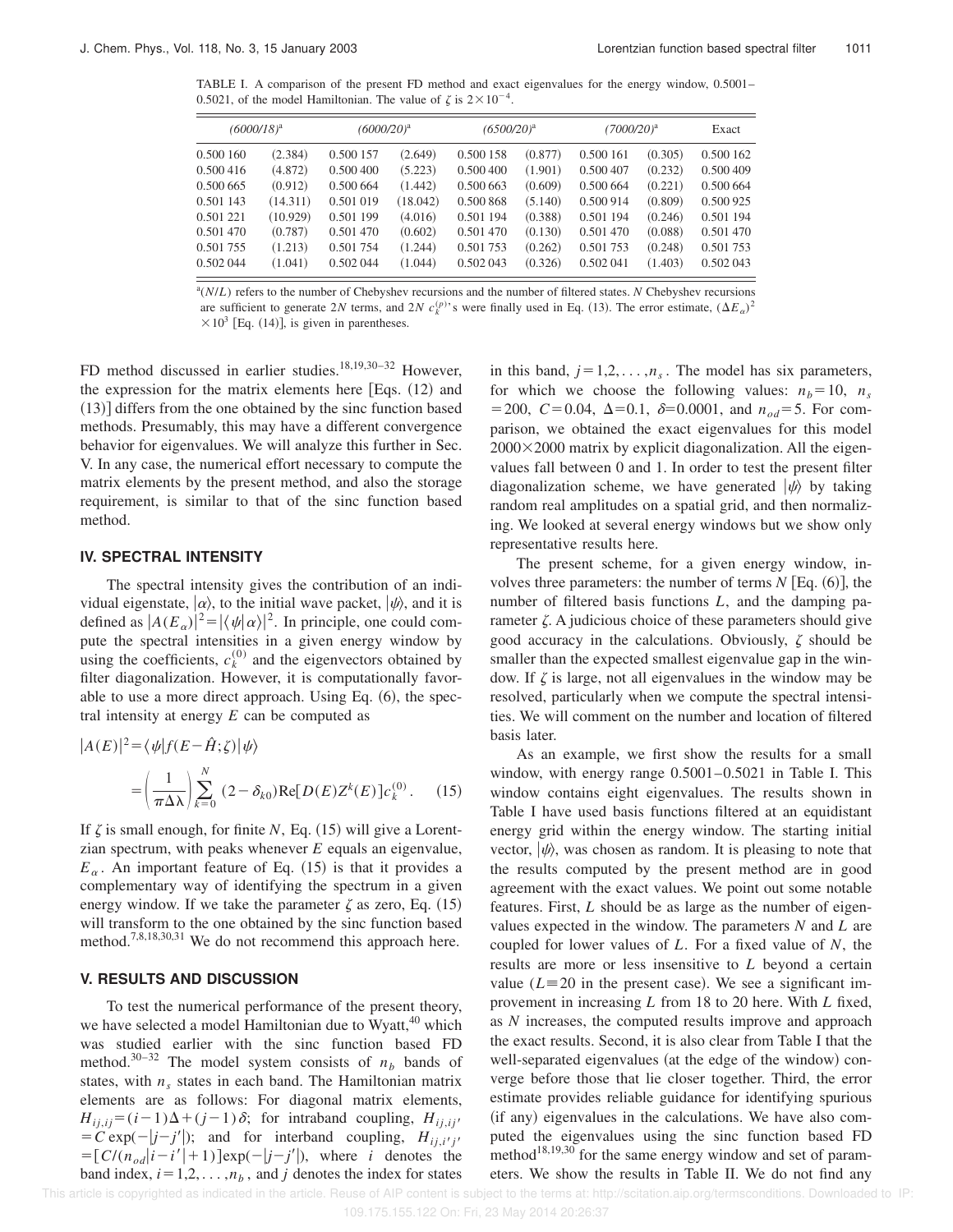TABLE II. A comparison of the sinc function based FD<sup>a</sup> and exact eigenvalues for the model Hamiltonian.

| $(6000/18)^b$ |          | $(6000/20)^b$ |          | $(6500/20)^b$ |         | $(7000/20)^b$ |         | Exact     |
|---------------|----------|---------------|----------|---------------|---------|---------------|---------|-----------|
| 0.500 156     | (2.514)  | 0.500 156     | (2.512)  | 0.500 159     | (0.941) | 0.500 162     | (0.214) | 0.500 162 |
| 0.500 401     | (4.743)  | 0.500 401     | (4.743)  | 0.500 400     | (1.802) | 0.500 409     | (0.376) | 0.500 409 |
| 0.500 664     | (1.352)  | 0.500 664     | (1.352)  | 0.500 663     | (0.671) | 0.500 664     | (0.123) | 0.500 664 |
| 0.501 084     | (17.288) | 0.501 085     | (17.316) | 0.500 867     | (5.034) | 0.500 923     | (1.202) | 0.500 925 |
| 0.501 197     | (3.617)  | 0.501 197     | (3.653)  | 0.501 194     | (0.326) | 0.501 194     | (0.098) | 0.501 194 |
| 0.501 470     | (0.760)  | 0.501 470     | (0.764)  | 0.501 470     | (0.155) | 0.501 470     | (0.047) | 0.501 470 |
| 0.501 753     | (0.683)  | 0.501 753     | (0.687)  | 0.501 753     | (0.268) | 0.501 753     | (0.080) | 0.501 753 |
| 0.502 046     | (1.531)  | 0.502 046     | (1.533)  | 0.502 039     | (3.027) | 0.502 043     | (0.489) | 0.502 043 |

<sup>a</sup>See Refs. 18 and 30.

b (*N*/*L*) refers to the number of Chebyshev recursions and the number of filtered states. *N* Chebyshev recursions are sufficient to generate 2*N* terms, and 2*N*  $c_k^{(p)}$ 's were finally used in Eq. (13). The error estimate,  $(\Delta E_\alpha)^2$  $\times 10^3$  [Eq. (14)], is given in parentheses.

significant difference between the two methods for this example.

We now address the role of the time-energy uncertainty principle within spectral filter methods. This issue has been debated in the earlier studies on the sinc function based methods.<sup>18,19,30–32</sup> We first note that the uncertainty principle becomes relevant here only due to the use of an integral transform of the filter function over time, Eq.  $(2)$ , and that this step is inevitable in the derivation of spectral filters. We have also seen that the same spectral filter is used in the derivation of FD as in the expression for the spectral intensities. Traditionally, the uncertainty principle has been discussed only in the context of spectral intensities, wherein the spectral resolution is constrained by the relation  $\Delta E$  $=2\pi/T$ , where  $\Delta E$  is the eigenvalue gap and *T* is the total length of time propagation. *T* is related to the number of Chebyshev recursions. The question naturally arises: Is the FD method also limited by this uncertainty constraint? Specifically, is it possible to resolve the spectrum, by computing spectral intensities, with the same numerical effort (that is, the number of Hamiltonian operations on the wave function)

0.799

0.796

explain in the following it turns out that the FD and spectral intensities play complementary roles here, and a judicious use of both offers us a faithful computational protocol for spectral prediction.

First, we discuss the computation of spectral intensities, using Eq.  $(15)$ . We have selected an energy window ranging from 0.796 to 0.803. Within this window, the smallest eigenvalue gap is 0.000 168 09, which should be the upper limit for the damping parameter,  $\zeta$ , for a faithful spectral identification by the spectral intensity method. In fact, the choice of  $\zeta$  dictates the resolution in the final computed spectrum. In Fig. 1, we show the computed spectrum for  $\zeta=0.00005$  and for  $\zeta$ =0.000 20, along with the location of exact eigenvalues in this window. For this purpose, we have used  $N=16000$ ; due to a special property of Chebyshev polynomials, only  $8000$  recursions are necessary in Eq.  $(15)$ . It is clear from Fig. 1 that the spectral resolution is markedly improved with the decrease in  $\zeta$ . The larger value of  $\zeta$  is able to resolve only high intensity peaks, whereas a majority of eigenvalues are easily identifiable with the smaller value of  $\zeta$ . We note, however, that a few peaks of very low intensity are still not fully resolved here, which can be improved. In general, we observe a systematic improvement in the spectral resolution as we decrease the value of  $\zeta$  with fixed  $N$ , and high intensity

lines. 0.797 0.798 0.801 0.802 0.803





 $0.8$ 

Energy (E)

 This article is copyrighted as indicated in the article. Reuse of AIP content is subject to the terms at: http://scitation.aip.org/termsconditions. Downloaded to IP: 109.175.155.122 On: Fri, 23 May 2014 20:26:37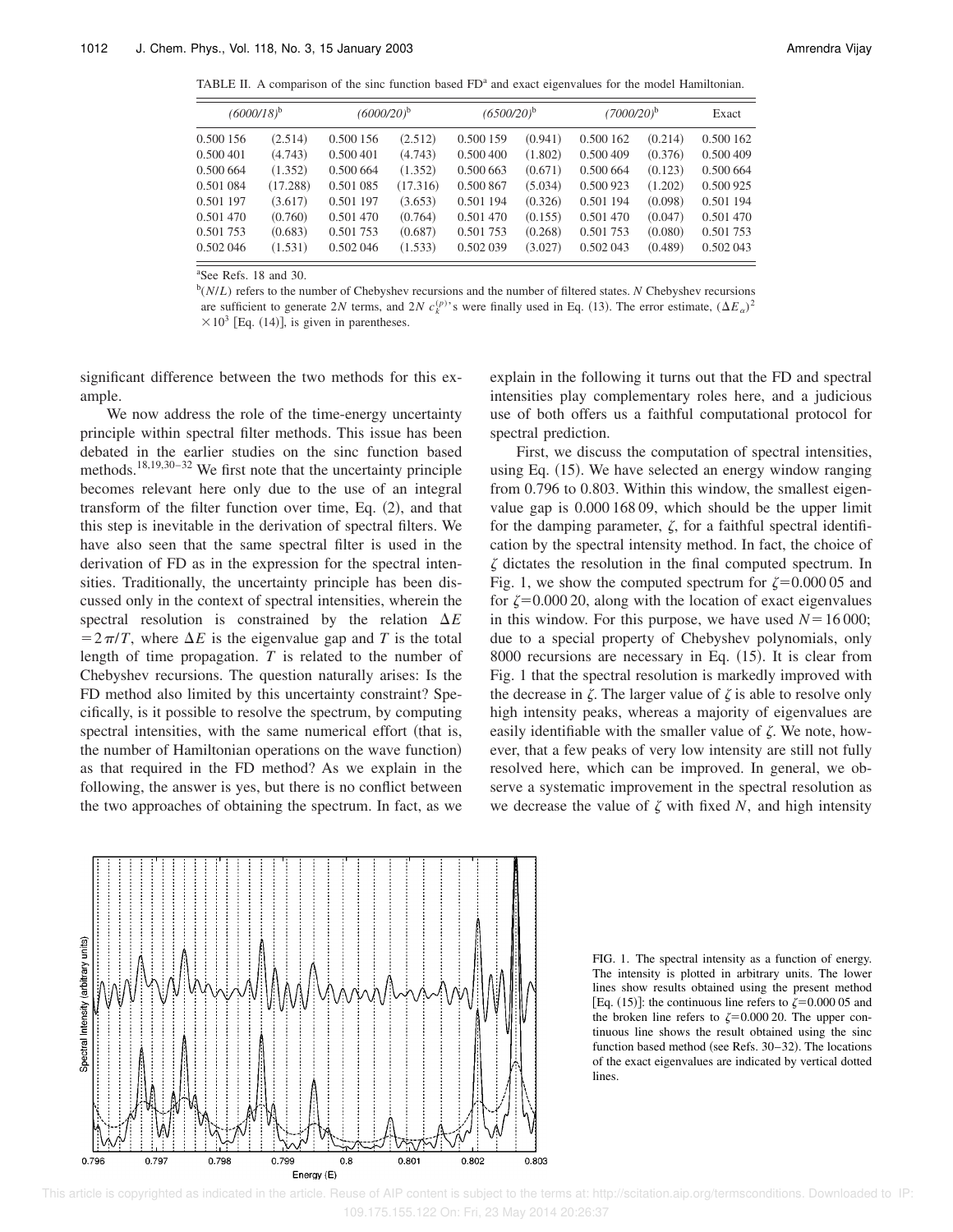TABLE III. A comparison of the present FD method and exact eigenvalues for the energy window, 0.796– 0.803, of the model Hamiltonian. The value of  $\zeta$  is 0.00017.

| $(6500/50)^a$ |            | $(7000/50)^a$ |               | $(7500/50)^{a}$ |               | Exact        |
|---------------|------------|---------------|---------------|-----------------|---------------|--------------|
| 0.796 037 59  | (5.13990)  | 0.796 061 43  | (1.583 87)    | 0.796 066 37    | (1.37078)     | 0.796 075 29 |
| 0.796 176 59  | (5.81879)  | 0.796 244 00  | (0.31803)     | 0.796 243 40    | (0.32519)     | 0.796 248 08 |
| 0.796 408 56  | (2.27904)  | 0.796 419 11  | (0.293 05)    | 0.796 419 24    | (0.212 22)    | 0.796 420 28 |
| 0.796 589 59  | (1.18550)  | 0.796 591 77  | (0.03324)     | 0.796 591 76    | (0.03258)     | 0.796 591 88 |
| 0.796 762 37  | (0.64510)  | 0.796 762 88  | (0.033 22)    | 0.796 762 88    | (0.02147)     | 0.796 762 90 |
| 0.796 932 38  | (0.99811)  | 0.796 933 32  | (0.02024)     | 0.796 933 32    | $(0.019\ 00)$ | 0.796 933 36 |
| 0.797 097 06  | (2.74828)  | 0.797 103 01  | (0.08890)     | 0.797 103 01    | (0.05795)     | 0.797 103 26 |
| 0.797 271 76  | (1.15410)  | 0.797 272 57  | (0.02028)     | 0.797 272 57    | (0.01850)     | 0.797 272 60 |
| 0.797 441 16  | (0.76210)  | 0.797 441 41  | (0.01676)     | 0.797 441 41    | (0.01148)     | 0.797 441 42 |
| 0.797 609 11  | (1.56029)  | 0.797 609 75  | (0.01901)     | 0.797 609 75    | (0.01658)     | 0.797 609 77 |
| 0.797 776 77  | (3.18264)  | 0.797 777 83  | (0.02686)     | 0.797 777 83    | (0.019 23)    | 0.797 777 86 |
| 0.797 887 80  | (32.16521) |               |               |                 |               |              |
| 0.797 948 41  | (6.18431)  | 0.797 946 26  | (0.033 05)    | 0.797 946 25    | (0.02715)     | 0.797 946 31 |
| 0.798 117 33  | (2.22177)  | 0.798 116 29  | (0.08232)     | 0.798 116 29    | (0.06031)     | 0.798 116 53 |
| 0.798 290 69  | (0.30391)  | 0.798 290 65  | (0.03112)     | 0.798 290 65    | (0.02398)     | 0.798 290 68 |
| 0.798 470 92  | (0.07729)  | 0.798 470 92  | (0.024 02)    | 0.798 470 92    | (0.01744)     | 0.798 470 94 |
| 0.798 658 68  | (0.01873)  | 0.798 658 68  | (0.01289)     | 0.798 658 68    | (0.00937)     | 0.798 658 69 |
| 0.798 854 43  | (0.01842)  | 0.798 854 43  | (0.02514)     | 0.798 854 43    | (0.01758)     | 0.798 854 44 |
| 0.799 055 94  | (0.227 05) | 0.799 055 49  | (0.34607)     | 0.799 055 53    | (0.23734)     | 0.799 058 20 |
| 0.799 269 25  | (0.10435)  | 0.799 269 15  | $(0.179\ 05)$ | 0.799 269 17    | (0.11831)     | 0.799 269 77 |
| 0.799 488 92  | (0.01133)  | 0.799 488 92  | (0.01969)     | 0.799 488 92    | (0.01261)     | 0.799 488 93 |
| 0.799 715 47  | (0.02316)  | 0.799 715 47  | (0.04285)     | 0.799 715 47    | (0.02632)     | 0.799 715 49 |
| 0.799 949 15  | (0.07612)  | 0.799 949 09  | (0.14668)     | 0.799 949 11    | (0.08634)     | 0.799 949 33 |
| 0.800 190 30  | (0.03601)  | 0.800 190 29  | (0.07420)     | 0.800 190 30    | (0.04158)     | 0.800 190 34 |
| 0.800 438 36  | (0.07147)  | 0.800 438 31  | (0.15798)     | 0.800 438 33    | (0.08370)     | 0.800 438 47 |
| 0.800 693 68  | (0.01865)  | 0.800 693 67  | (0.04504)     | 0.800 693 68    | (0.02241)     | 0.800 693 68 |
| 0.800 955 96  | (0.03984)  | 0.800 955 94  | (0.10684)     | 0.800 955 95    | (0.04938)     | 0.800 955 98 |
| 0.801 225 35  | (0.03923)  | 0.801 225 33  | (0.11934)     | 0.801 225 34    | (0.05048)     | 0.801 225 36 |
| 0.801 501 85  | (0.02480)  | 0.801 501 84  | (0.088 03)    | 0.801 501 85    | (0.03343)     | 0.801 501 86 |
| 0.801 785 50  | (0.04225)  | 0.801 785 47  | (0.18098)     | 0.801 785 50    | (0.05983)     | 0.801 785 50 |
| 0.802 076 35  | (0.01108)  | 0.802 076 35  | (0.05951)     | 0.802 076 35    | (0.01634)     | 0.802 076 35 |
| 0.802 374 47  | (0.04858)  | 0.802 374 39  | (0.33056)     | 0.802 374 49    | (0.06889)     | 0.802 374 46 |
| 0.802 679 89  | (0.01290)  | 0.802 679 88  | (0.09110)     | 0.802 679 89    | (0.012 20)    | 0.802 679 89 |
| 0.802 992 71  | (0.21736)  | 0.802 992 49  | (0.69155)     | 0.802 992 73    | (0.037 02)    | 0.802 992 71 |

a (*N*/*L*) refers to the number of Chebyshev recursions and the number of filtered states. *N* Chebyshev recursions are sufficient to generate 2*N* terms, and 2*N*  $c_k^{(p)}$ 's were finally used in Eq. (13). The error estimate,  $(\Delta E_\alpha)^2$  $\times 10^3$  [Eq. (14)], is given in parentheses.

peaks are resolved before those with lower intensity. This means that either small or large values of  $\zeta$  may be useful depending on the situation: for example, one could choose a  $\zeta$  consistent with the resolution of an experimental result.

For comparison, Fig. 1 also shows the spectral intensities obtained by the sinc method. $30-32$  It is clear that the spectral resolution is much better with the present Lorentzian filter than that obtained with the sinc method. In fact, only the present method is able to identify the peak locations correctly. This is not surprising, since for the sinc method, it is well known that if an eigenstate has a very small intensity compared to its neighbors, its spectral features get masked by the sinc structure of the neighboring peaks and therefore is not identifiable. $31$  By definition, the present method does not suffer from this difficulty.

We have used the present FD method to compute the eigenvalues for the same spectral window  $(0.796-0.803)$ , as shown in Table III. We have performed the filtering on a uniform energy grid in the window. The number of Chebyshev recursion required to obtain the eigenvalues faithfully by the present method can vary (though not a great deal) with the choice of number and energies of the filtered basis vectors, and the damping parameter,  $\zeta$ . However, Table III shows typical results. We find that the present FD method is reliable, and for the present model it requires about 6500– 7000 Chebyshev recursions to produce the spectrum reliably, which is similar to what has been noted for the sinc method. $30-32$ 

The above-described numerical experiments reveal that the number of Chebyshev recursions required to resolve the spectrum by computing spectral intensities can be expected to be similar to the number needed to compute the eigenvalues by the FD method. This suggests an useful computational protocol for studying quantum bound state problems. First, we calculate the coefficients,  $\{c_k^{(0)}, k=1, N\}$ , by Chebyshev recursions and store them. Using these  $c_k^{(0)}$ 's, we calculate the spectral intensities using Eq.  $(15)$  by varying the damping parameter,  $\zeta$ , to identify tentative eigenvalues. We then use these estimated eigenvalues as the energies at which we filter the states for the purpose of filter diagonalization. We do not need to filter states in regions where there are no peaks. We have then obtained a very compact representation of Hamiltonian for the selected energy window. This proto